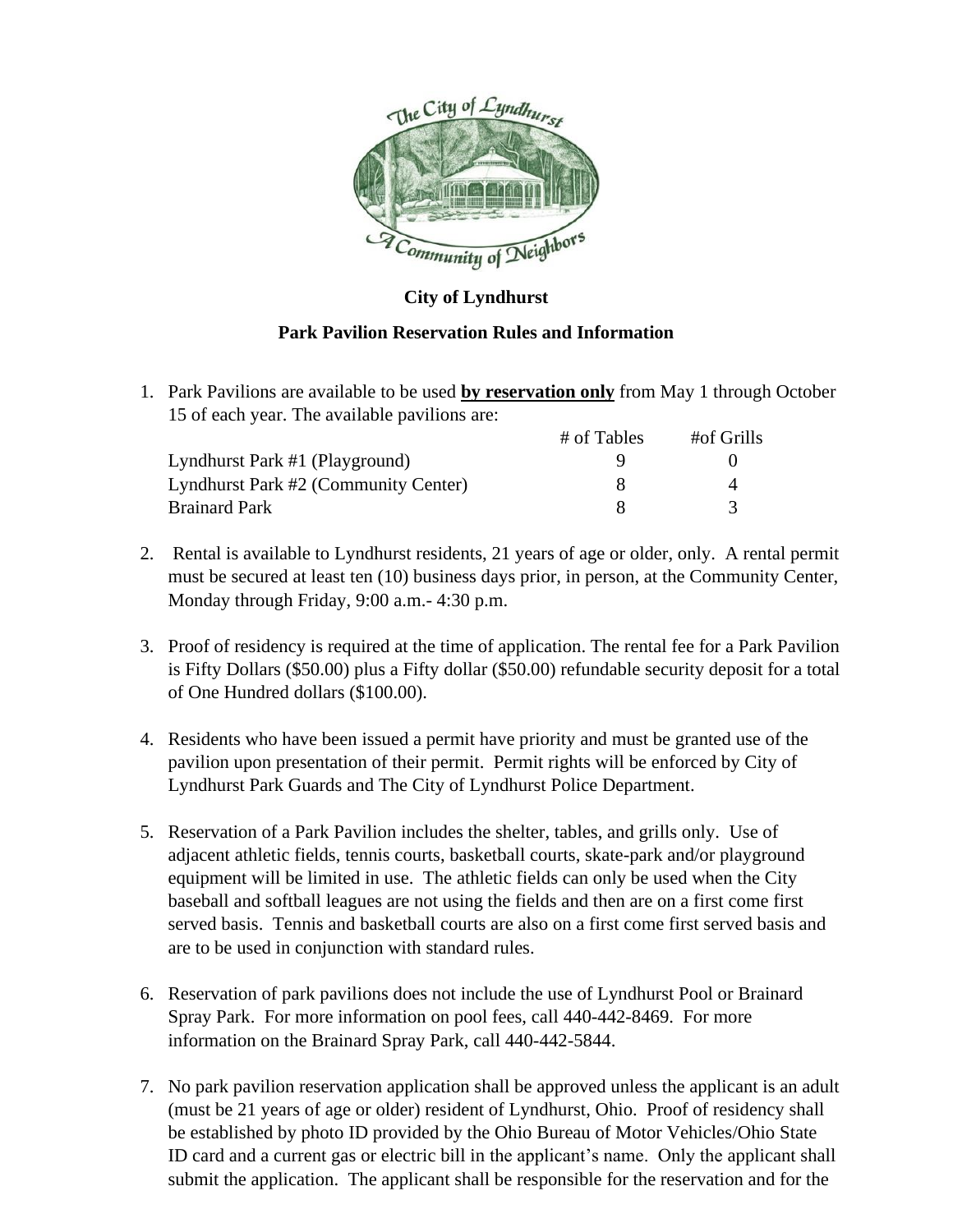conduct of the guests and while so using the facilities; shall be personally present during the entire period of such use. Failure of the applicant to be present at all times will result in the permit being revoked and the function stopped and no refund of deposit or rental fee shall be provided. The applicant shall be responsible to The City of Lyndhurst for any damage which may be caused during the period of such use.

- 8. The City of Lyndhurst reserves the right to limit the number of applications per year that will be accepted by any resident.
- 9. The following are prohibited as part of the permit for the Pavilion Picnic Shelter:
	- a. Alcohol.
	- b. Charcoal Fires anywhere but on the grills provided.
	- c. Portable fire pits.
	- d. Signs, flyers, posters, etc. (only allowed at the Pavilion and must be removed prior to leaving the shelter).
	- e. Additional grills.
- 10. The following prohibitions are in effect in all park areas at all times:
	- a. No ponies, horses and/or other animals for rides or display.
	- b. Motorcycles or other two wheeled motorized vehicles can be driven into and parked in the parking lots only.
	- c. No inflatable devices, bounce houses, climbing walls, or other amusement devices unless approved by the City.
	- d. Loud and disturbing music; loudspeakers; bands or disc jockeys.
	- e. Intoxicating substances (i.e., Alcoholic beverages) or illegal drugs.
	- f. Entering the park in an intoxicated condition.
	- g. Gambling
	- h. Expose or offer for sale any food, beverage, ice-cream, frozen desserts or any other edible comestible or any other article or thing unless he is a concessionaire duly licensed by the proper authority of the City.
	- i. Engage in loud, boisterous, threatening, abusive, insulting or indecent language, or engage in any disorderly conduct or behavior tending to a breach of public peace.
	- j. Driving or parking on the sidewalks, all-purpose paths, grassy areas is prohibited. Vehicle use is restricted to the paved parking lots for non-city vehicles.
	- k. Movement of picnic tables or grills from any shelter.
	- l. Digging fire pits, or otherwise damaging City property.
	- m. Any act of vandalism.
	- n. Firearms or air or gas or spring-propelled guns, sling shots, bows and arrows or other projectile-throwing devices (i.e. axe throwing).
	- o. Fireworks.
	- p. Smoking.
- 11. The parks are open from DAWN until DARK (strictly enforced).
- 12. Guests using the pavilion picnic shelters and other park areas are responsible for cleanup of their litter and other debris and for any damage to City property and facilities. All signs, decorations and posters, etc. must be removed from the pavilion at the conclusion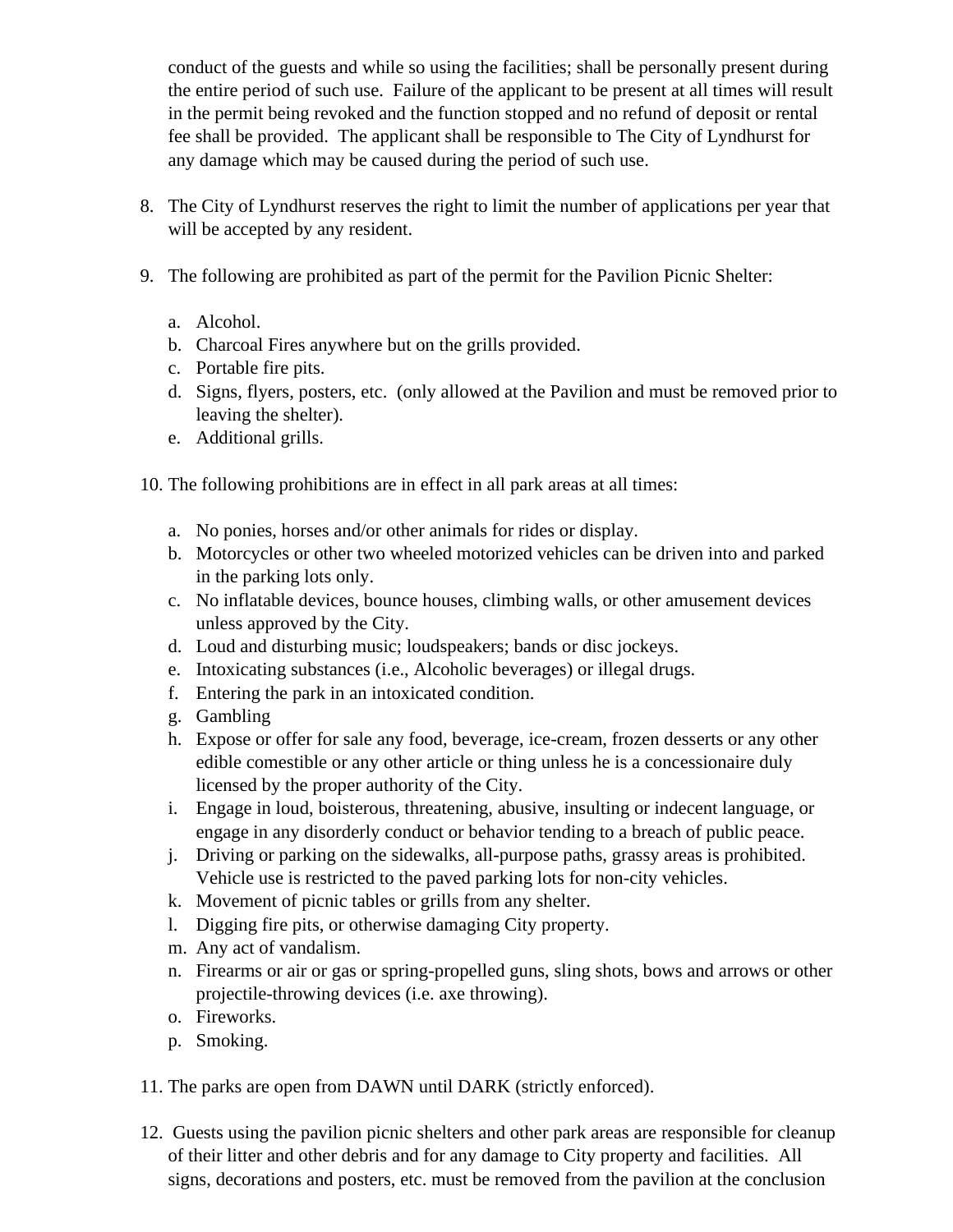of the pavilion use. All trash must be PLACED AND FIT INSIDE the marked containers OR MUST BE REMOVED BY THE USER. Failure to do so will result in forfeiture of security deposit.

- 13. Violation of these rules and regulations will result in possible prosecution or other appropriate legal action, the loss of the deposit and rental fee, and will result in the loss of future pavilion picnic shelter privileges.
- 14. Cancellations of pavilion reservations must be requested in writing and submitted to The Lyndhurst Community Center. Cancellations made more than eight (8) business days before the date of the pavilion rental will receive a full refund of the security deposit minus a \$15.00 processing fee. No refund of security or rental fees if cancellation is made with less than eight (8) days' notice of cancellation.
- 15. Groups that do not cancel their event within the specified timeframe and/or do not show up to use the reserved pavilion on the requested and approved day do not receive a refund of either security deposit or rental fees.
- 16. In the event of inclement weather, a reservation may be rescheduled. No refunds will be given.

For more information or to check availability, please contact Melissa Weldon, Community Center Director, by telephone at (440) 449-5011 or email [weldonm@lyndhurst-oh.com.](mailto:weldonm@lyndhurst-oh.com)